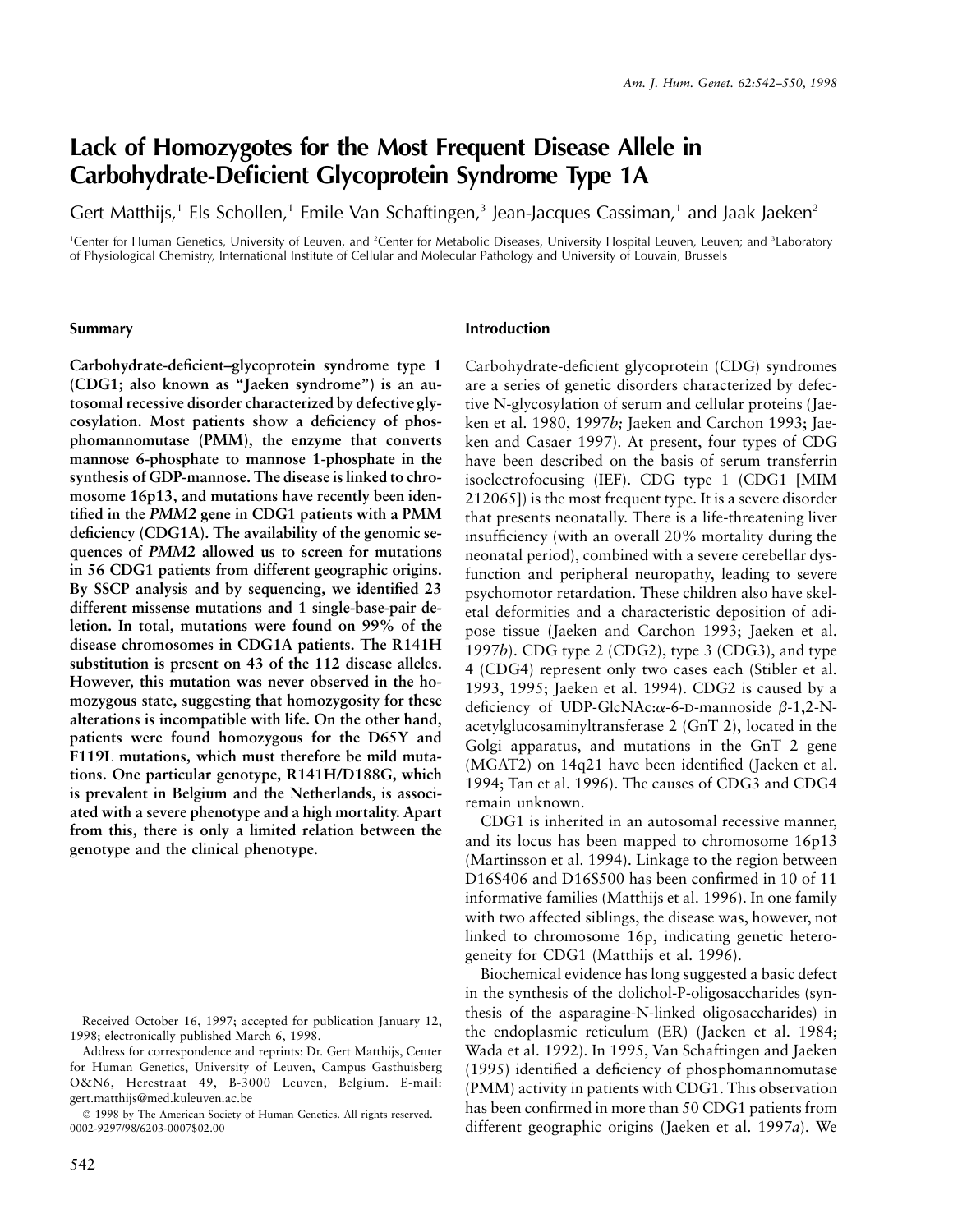have recently cloned the human PMM gene *PMM2* and have shown that it is the CDG1 gene (Matthijs et al. 1997*a*). Another PMM gene, *PMM1,* could be assigned to chromosome 22q13 (Matthijs et al. 1997*b*). Both PMM1 and PMM2 have been expressed in *Escherichia coli* and have been found to be active proteins (Pirard et al. 1997; E. Van Schaftingen and M. Pirard, unpublished data). We have previously reported 11 missense mutations in 16 CDG1 patients with a documented PMM deficiency (CDG1A) (Matthijs et al. 1997*a*). These mutations have been identified at the cDNA level, after reverse transcriptase–PCR amplification, followed by SSCP analysis and sequencing. To search for mutations in genomic DNA, the *PMM2* intron/exon structure has been determined, whereby eight exons have been identified (Schollen et al. 1998), and primers flanking each translated exon have been designed. We here describe the results of an exhaustive mutation analysis of the *PMM2* gene in patients with a documented PMM deficiency.

### **Patients and Methods**

## *Patients*

Fifty-six patients from 12 countries were included in the study; all except 2 were of Caucasian origin. A diagnosis of CDG1 was made in all these patients, on the basis of clinical manifestations, and was substantiated by the typical IEF pattern of serum transferrins: there is both a strong reduction in the intensity of the normal tetrasialotransferrin band and a concomitant increase in the disialo- and asialotransferrin concentration. PMM deficiency was documented in most cases (see table 1 and the Results section). The clinical features of CDG1 patients have recently been reviewed by Jaeken and Casaer (1997) and Jaeken et al. (1997*b*). In brief, the neurological picture includes abnormal eye movements, combined with slow head movements in the neonatal period, and axial hypotonia with hyporeflexia. Most children present with an alternating strabismus. There is a severe psychomotor retardation and failure to thrive, with ataxia and, sometimes, deafness. Additional features, presenting after infancy, are hypogonadism, retinitis pigmentosa, joint contractures, and strokelike episodes. Most patients never attain the ability to walk without support, but there is no regression. Other symptoms include mild facial dysmorphism (with large, somewhat dysplastic ears), skeletal deformities, and a typical subcutaneous deposition of adipose tissue ("fat pads"). There is a mild to moderate hepatomegaly, and some infants develop pericardial effusion and/or cardiomyopathy. Approximately 20% of the patients die before the age of 5 years, as a consequence of liver failure, severe infection, cardiac insufficiency, nephrotic syndrome, or status epilepticus. Salient features in some patients are listed in table 1.

The blood samples and/or fibroblast or lymphoblast cultures from patients were provided to us after a request for enzymatic assays and molecular diagnosis, and the referring physicians and the families have been informed about the results. Amniocytes were analyzed in the context of prenatal diagnosis.

# *SSCP Analysis and Sequencing*

DNA was isolated either from fresh blood or from fibroblast or lymphoblast cultures from patients by use of a high-salt-extraction procedure. On the basis of the available sequence, primers were designed for the PCR amplification of nine DNA fragments suitable for SSCP analysis. One primer in each pair was labeled with FITC. The primer sequences are given in table 2. PCR reactions were typically done in 25  $\mu$ , and the cycling conditions were 30 s at 95°C, 30 s at 50°-60°C, and 30 s at 72°C, for 32 cycles. A  $10-15-\mu l$  portion of each PCR product was mixed with an equal volume of formamide and then was denatured for 5 min at  $95^{\circ}$ C, loaded onto a nondenaturing polyacrylamide gel  $(0.5 \times$  Hydrolink MDE [J. T. Baker] in 0.6  $\times$  TBE [10  $\times$  TBE = 1 M Tris, 0.82 M boric acid, and 10 mM EDTA]), and electrophoresed for 10 h at  $4^{\circ}$ C at 400 V. The gels were directly scanned on a Fluorimager (Vistra), and the signals were analyzed with the ImagequaNT software (Molecular Dynamics).

The PCR fragments were sequenced by cycle sequencing or solid-phase sequencing. Prior to cycle sequencing with the Thermosequenase kit (Amersham), the PCR fragments were purified by use of the Qiaquick-PCR purification kit (Qiagen), and, typically, 50–100 ng was used with 1 pmol of fluorescently labeled primer, for 15–22 cycles. Solid-phase sequencing using a biotinylated template and streptavidin-coated DynaBeads (Dynal) was done according to established procedures.

# **Results**

Fifty-six patients and their affected siblings were included in this series. Included are three pairs of patients in which each pair has at least one common ancestor (table 1). The diagnosis of CDG1 with PMM deficiency was confirmed biochemically in 46 patients for whom fibroblasts, lymphoblasts, or fresh leukocytes were available; in 2 of these patients, a partial deficiency of PMM was found in fibroblasts (patients 47 [SAO] and 48 [GSS]), and, in 1 family (family 4, patients FG and FP, both affected), intermediate values were measured in lymphoblasts. From the remaining 10 patients, whose diagnosis had been made previously on clinical grounds, no cells were available for the enzymatic assay; in 7 of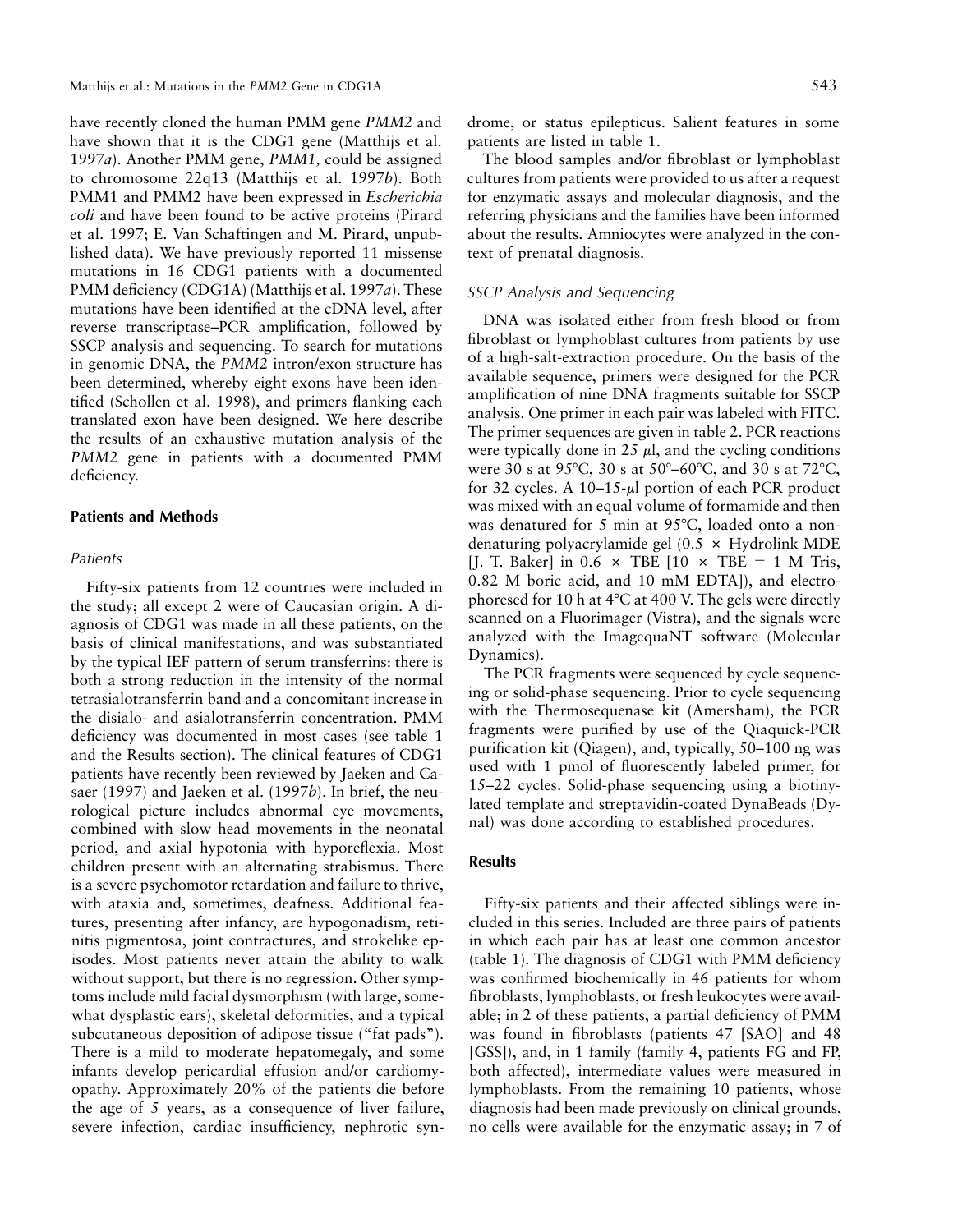# **Table 1**

| PMM2 Mutations in 57 CDG1 Patients of Different Geographic Origins |  |  |  |
|--------------------------------------------------------------------|--|--|--|
|                                                                    |  |  |  |

|                         |                                  | PMM Activity <sup>a</sup>            |                            |               |                          |                                                               |
|-------------------------|----------------------------------|--------------------------------------|----------------------------|---------------|--------------------------|---------------------------------------------------------------|
| Patient(s)              | Family                           | (mU/mg protein)                      | Mutation(s) 1              | Mutation(s) 2 | Origin                   | Special Feature(s)                                            |
| 1. RJM                  | 33                               | $NA^b$                               | V <sub>44</sub> A          | R141H         | Ecuador                  |                                                               |
| 2. AB                   | 37                               | $1.02(f), 1(am)^c$                   | D65Y                       | R141H         | France                   |                                                               |
|                         |                                  |                                      |                            |               |                          | Died at age 4 mo (he-                                         |
|                         |                                  |                                      |                            |               |                          | patic insufficiency)                                          |
| 3. SF <sup>d</sup>      | 16                               | $.13$ (le)                           | Y106C                      | R141H         | Belgium                  |                                                               |
| 4. $LMd$                | $30\,$                           | $.09$ (le), $.50$ (f)                | A108V                      | R141H         | France                   |                                                               |
| 5. PS <sup>d</sup>      | 17                               | .10(f)                               | P113L                      | R141H         | Belgium                  | Mild dysmorphy (Jae-<br>ken et al. 1980; Jae-                 |
|                         |                                  |                                      |                            |               |                          | ken and Casaer<br>1997)                                       |
| 6. KS                   | 21                               | $\mathrm{NA}^{\rm b}$                | P113L                      | R141H         | Netherlands              |                                                               |
| 7. SFX                  |                                  | .32(f)                               | P113L                      | R141H         | Germany                  |                                                               |
| 8. W C <sup>d</sup>     | 38                               | .0(f)                                | P113L                      | R141H         | Germany                  |                                                               |
| $9. \text{MC}^d$        |                                  | .19(f)                               | P113L                      | R141H         | France                   | Severe gastrointestinal                                       |
|                         |                                  |                                      |                            |               |                          | symptoms                                                      |
| 10. FRL                 |                                  | .26(f)                               | P113L                      | R141H         | Portugal                 |                                                               |
| 11. HSJ                 | 39                               | .11(f)                               | F119L                      | R141H         | Netherlands              |                                                               |
| 12. SWM                 | 26                               | $.04$ (le)                           | F119L                      | R141H         | Netherlands              |                                                               |
| 13. NP                  | 6                                | $NA^b$                               | F119L                      | R141H         | Netherlands              |                                                               |
| 14. $PLd$               |                                  | .19(f)                               | F119L                      | R141H         | Netherlands <sup>e</sup> | Died at age 6 years                                           |
| $15.$ SE <sup>d</sup>   | 5                                | $NA^b$                               | F119L                      | R141H         | Netherlands <sup>f</sup> |                                                               |
| 16. $HRd$               | 31                               | .17(f)                               | F119L                      | R141H         | Germany                  |                                                               |
| 17. OM                  | 24                               | .16(f)                               | F119L                      | R141H         | Germany                  |                                                               |
| 18. PS                  | 28                               | .26(f)                               | F119L                      | R141H         | Germany                  |                                                               |
| 19. DD                  |                                  | .03(f)                               | F119L                      | R141H         | Germany                  |                                                               |
| 20. HE                  | 45                               | $NA$ , $^{8}$ .35(am) <sup>c</sup>   | F119L                      | R141H         | France                   |                                                               |
| 21. MR                  | 7                                | NA <sup>g</sup>                      | F119L                      | R141H         | France                   |                                                               |
| $22.$ $RDd$             | 35                               | .13(f)                               | F119L                      | R141H         | UK                       |                                                               |
| 23. KB                  |                                  | .17(f)                               | F119L                      | R141H         | <b>US</b>                |                                                               |
| $24.$ MMi <sup>d</sup>  | 27                               | .0(f)                                | F119L                      | R141H         | US.                      |                                                               |
| 25. FG, FP <sup>d</sup> | $\overline{4}$                   | $2.75$ (Ly), $2.2$ (Ly) <sup>h</sup> | V129M                      | R141H         | Italy (Sicily)           |                                                               |
| 26. LN                  |                                  | .44(f)                               | V129M                      | R141H         | <b>US</b>                | Died                                                          |
| 27. B A <sup>d</sup>    | 9                                | .05(f)                               | P131A                      | R141H         | France                   |                                                               |
| 28. MMa                 |                                  | .41(f)                               | I132T                      | R141H         | Italy                    |                                                               |
| 29. RP <sup>d</sup>     |                                  | .43(f)                               | R <sub>162</sub> W         | R141H         | UK                       |                                                               |
| 30. BJ                  | 14                               | .02(f)                               | D188G                      | R141H         | Belgium                  | Died                                                          |
| 31. BI                  |                                  |                                      | D188G                      |               |                          | Died                                                          |
| 32. LA                  | $\overline{c}$<br>$\overline{2}$ | < 1(f)                               | D188G                      | R141H         | Belgium                  |                                                               |
| 33. AV                  |                                  | .17(f)                               |                            | R141H         | Belgium                  |                                                               |
|                         | 47                               | $NA^g$                               | D188G                      | R141H         | Netherlands              | Died                                                          |
| 34. JI                  | $\mathbf{1}$                     | .21(f)                               | D188G                      | R141H         | Netherlands              | Died (nephrotic syn-<br>drome) (Van der<br>Knaap et al. 1996) |
| 35. WH                  | 48                               | .16(f)                               | G208A                      | R141H         | <b>US</b>                |                                                               |
| 36. CF, CA <sup>d</sup> | 3                                | .33(Ly), .25 $(Ly)^h$                | N216I, 699g/a              | R141H         | Italy (Sicily)           |                                                               |
| 37. HSt <sup>d</sup>    | 15                               | .10(f)                               | V231M                      | R141H         | Belgium                  | Died                                                          |
| 38. HN                  | 29                               | $.15$ (le)                           | V231M                      | R141H         | Belgium                  | Severe gastrointestinal<br>syndrome                           |
| 39. LA, LF              |                                  | $.27(f), .98(f)$ <sup>h</sup>        | V231M                      | R141H         | Peru                     |                                                               |
| 40. IS                  |                                  | .64(f)                               | V231M                      | R141H         | Italy                    |                                                               |
| 41. CM                  | 22                               | .47(f)                               | V231M                      | R141H         | <b>US</b>                |                                                               |
| 42. HJ                  |                                  | .90(f)                               | V231M                      | R141H         | <b>US</b>                |                                                               |
| 43. MCC <sup>d</sup>    | 12                               | .0(f)                                | T237M                      | R141H         | Spain                    |                                                               |
| 44. TLP                 |                                  | .64(f)                               | D65Y                       | D65Y          | Portugal                 |                                                               |
| 45. RMan                | 10                               | NA <sup>b</sup>                      | N101K                      | 324 del g     | Germany                  |                                                               |
| 46. PG                  |                                  |                                      |                            |               |                          |                                                               |
|                         |                                  | $NA^b$                               | F119L                      | F119L         | Netherlands <sup>e</sup> |                                                               |
| 47. SAO                 |                                  | 1.80(f)                              | R123G, 324g/a              | V44A          | Spain                    |                                                               |
| 48. GSS                 |                                  | .09(f)                               | R <sub>123</sub> G, 324g/a | P113L         | Spain                    | Pubertal development<br>(Pineda et al. 1996)                  |

(*Continued*)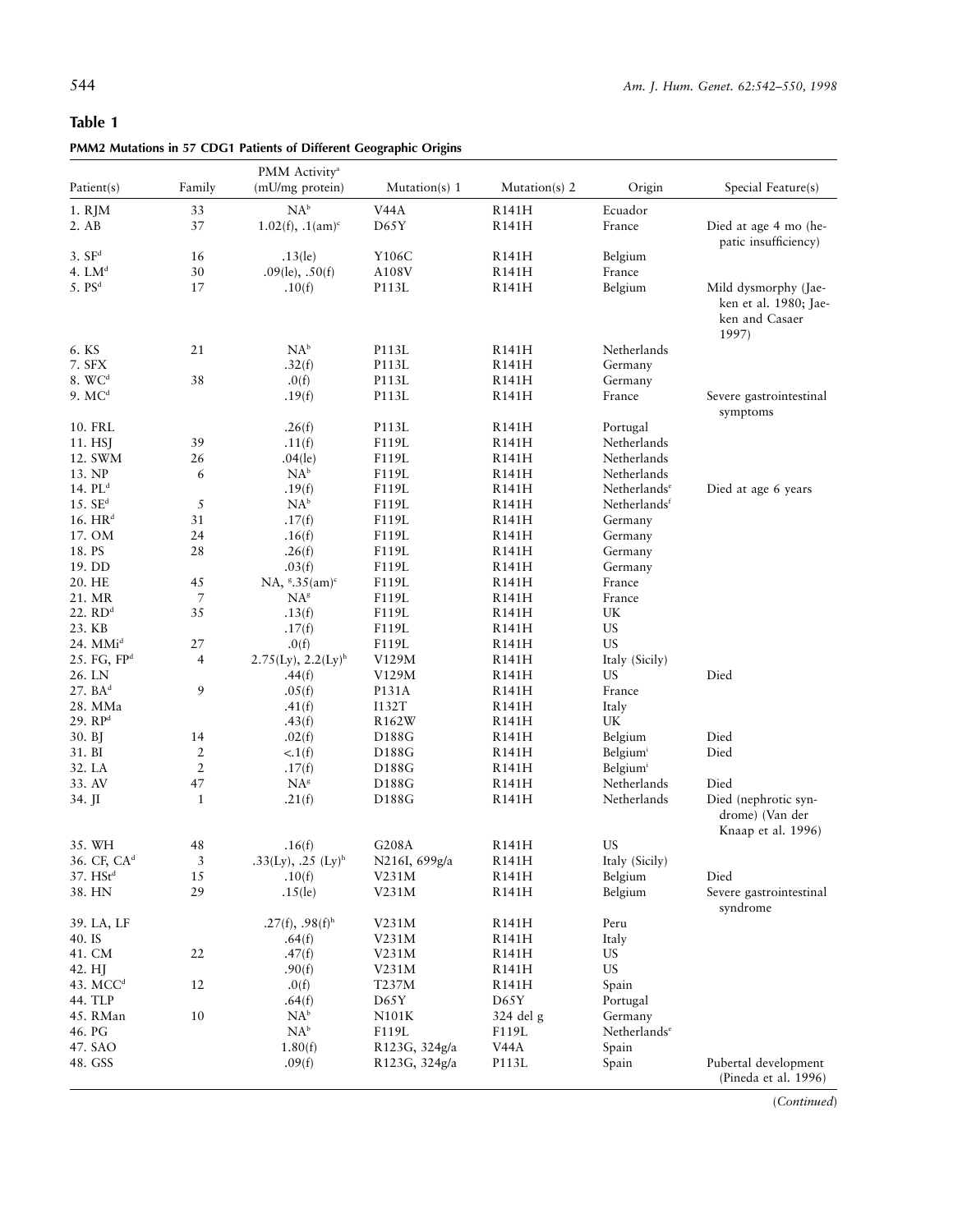| Patient(s) | Family | PMM Activity <sup>a</sup><br>(mU/mg protein) | Mutation(s) 1                | Mutation(s) 2      | Origin                   | Special Feature(s) |
|------------|--------|----------------------------------------------|------------------------------|--------------------|--------------------------|--------------------|
| 49. SN     | 5      | .15(f)                                       | R123G, 324g/a                | F119L              | Netherlands <sup>f</sup> |                    |
| 50. RW     | 32     | $NA^b$                                       | R123G, 324g/a                | R <sub>162</sub> W | Netherlands              |                    |
| 51. DBE    | 8      | $.04$ (le)                                   | $R123G$ , no<br>polymorphim  | F119L              | France                   |                    |
| 52. HA     | 20     | .29(f)                                       | $R123G$ , no<br>polymorphism | Y229S              | Japan                    |                    |
| 53. VC     |        | $.11$ (le)                                   | G175R                        | P113L              | Belgium                  |                    |
| 54. SN, SJ |        | $.43(f), .19(f)$ <sup>h</sup>                | T237R, A233T                 | P113L              | Germany                  |                    |
| 55. LS     | 43     | .04(f)                                       | T237R                        | T237M, A233T       | France                   |                    |
| MM, MY     |        | $.83(f), .42(f)$ <sup>h</sup>                | <b>R238P</b>                 | 55                 | Japan                    |                    |

# **Table 1 (continued)**

 $\overline{\phantom{a}}$  fibroblasts of index patient; le = leukocytes of index patient; ly = lymphoblasts of index patient; and am = amniocytes. Mean  $\pm$  SD control activities were 2.46  $\pm$  .48 in leukocytes ( $n = 12$ ); 3.77  $\pm$  .86 in fibroblasts ( $n = 3$ ), and 6.7  $\pm$  1.0 in amniocytes ( $n = 3$ ).

<sup>b</sup> No cells were available; mutation analysis was done on DNA from the patient.

<sup>c</sup> Obtained from amniocytes of a sibling with the same genotype.

<sup>d</sup> Patient has been reported elsewhere (Matthijs et al. 1997*a*).

<sup>e</sup> Two patients sharing disease alleles through a common ancestor.

<sup>f</sup> Two patients sharing disease alleles through a common ancestor.

<sup>8</sup> No patient material was available; genotype was derived from mutation analysis of parents.

<sup>h</sup> In two siblings with the same genotype.

<sup>i</sup> Two patients sharing disease alleles through a common ancestor.

these cases (patients RJM, KS, NP, SE, PG, RW, and RMan), DNA from the patient was available for analysis, whereas, in the remaining 3 cases(patients HE, MR, and AV), the mutation screening needed to be done on DNA from the parents; in 2 of these 3 cases (patients HE and AV), the clinical diagnosis was substantiated by the measurement of intermediate PMM activities in fresh leukocytes from the parents.

The mutation screening was done by a nonradioactive SSCP analysis of fragments amplified from genomic DNA. The PCR fragments encompassed the individual exons and the flanking sequences. Whenever a fragment revealed an aberrant SSCP pattern, the corresponding exon was sequenced.

With this approach, 20 different mutations were identified by SSCP in 56 patients (by deduction from the

parents' genotypes, when applicable). For those patients in whom no or only one mutation was identified by SSCP analysis, the entire coding region was sequenced. Four mutations were not revealed by SSCP analysis under the described conditions but were identified after sequencing; these mutations are  $131T\neg C$  (V44A),  $303C\neg G$ (N101K),  $623G \rightarrow C$  (G208A), and  $713G \rightarrow C$  (R238P), in exons 2, 4, 7, and 8 respectively. Also, the mutations 484C $\rightarrow$ T (R162W) and 523G $\rightarrow$ C (G175R) in exon 6 were not easily identifiable, because of the presence of two frequent polymorphisms in the flanking regions of the exon. In total, mutations were found in 111 (99%) of 112 disease chromosomes. In one Japanese patient, heterozygous for one mutation at the genomic level, a second mutation could not be found. Southern blot analysis has excluded major rearrangements of the gene in

# **Table 2**

**Sequence of Oligonucleotide Primers Used in PCR and SSCP Analysis of the Eight Exons of PMM2**

| Exon            | Name               | Sequence                      | Name          | Sequence                    | Annealing Temperature<br>(°C) |
|-----------------|--------------------|-------------------------------|---------------|-----------------------------|-------------------------------|
|                 | UP3B               | AGCGGCCGAACCCGGAAGTTC         | $intOR$ fitc  | AGCAGCCGCCGGCCGCCAC         | 60                            |
| 2               | int <sub>1UB</sub> | GGTCTCCTGATTATTGTGTGGC        | int2Rbis fitc | GGCAGCCTATGATACTTG          | 55                            |
| 3               | int2FB             | GATTCTTTGCATTCTAAGTG          | int3R fitc    | <b>TCCTAGAGGCATTCATTGTG</b> | 50                            |
| 4               | int3F              | CTGGGTTTGCTATGAAGCTG          | int4R fitc    | ACCATGTGACACTACGCTATG       | 60                            |
| $5A^a$          | int12              | <b>GCACAGAGCTGAGAAACATT</b>   | 2B fitc       | TGCGTTCTTCTTGGCTGCAGC       | 60                            |
| 5B <sup>a</sup> | 3A fitc            | <b>GGTACTTTCATTGAATTCC</b>    | int4R         | <b>GTGTTGGGATTACAGGCATG</b> | 55                            |
| 6               | int5F fitc         | CCAGTAGTTAAAACTGTGCT          | int6RB        | CCAAGTTTGGAACACAGGCA        | 55                            |
| $\overline{7}$  | int6F              | <b>TCAGTGACATATCATTAGCC</b>   | int6R fitc    | <b>CCATCAAGCGCAAATGC</b>    | 55                            |
| 8               | int7FB             | <b>TCCAGGGTCACATCAGCAATGG</b> | 4B1 fitc      | GGAGAACAGCAGTTCACAG         | 52                            |

<sup>a</sup> Exon 5 is analyzed in two fragments.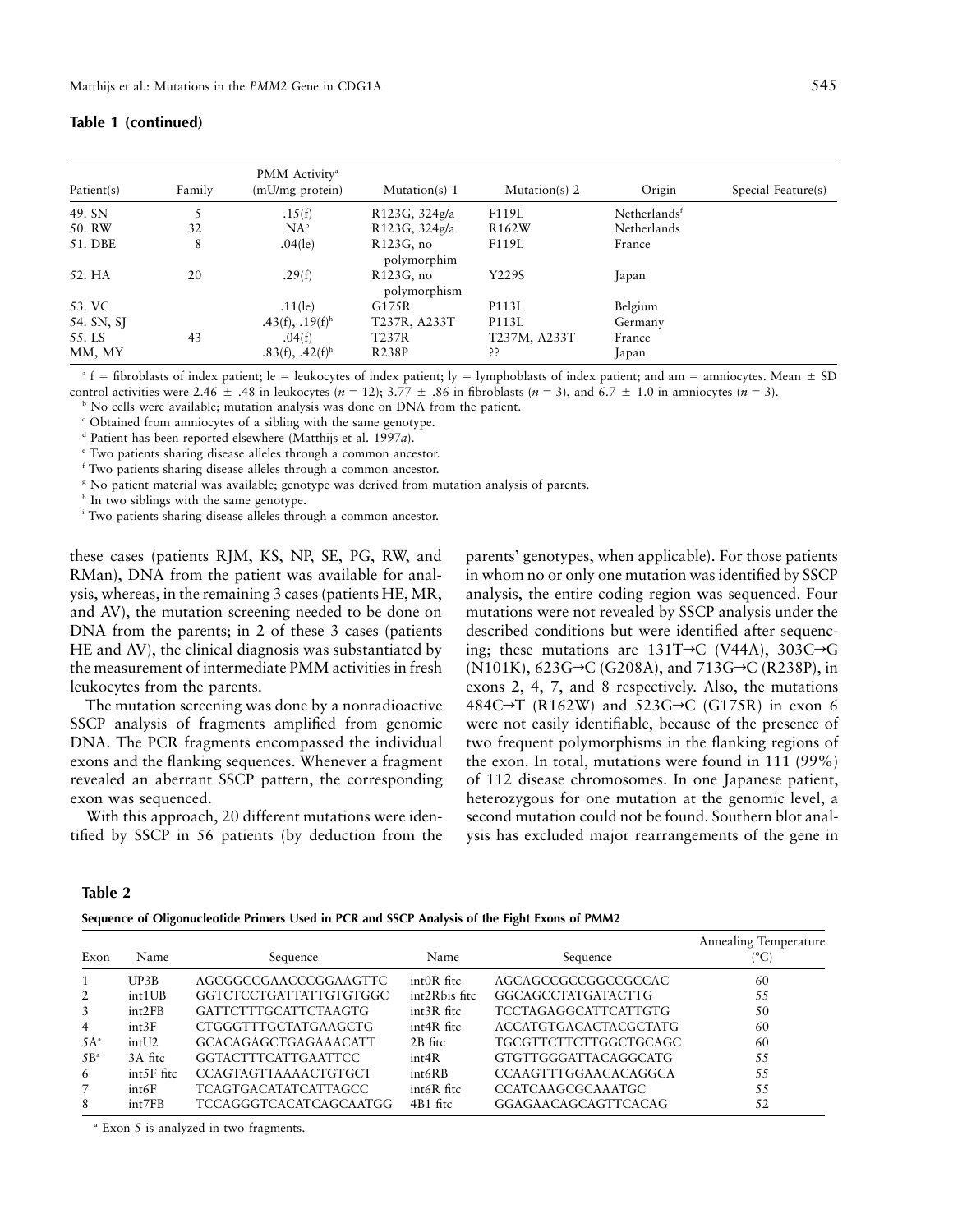

**Figure 1** Schematic diagram of *PMM2* cDNA, depicting the location of the various mutations found in the gene, with the exons indicated below the diagram. Because, at present, nothing is known about possible domains in the protein, the degree of similarity with the yeast *SEC53, Candida albicans* PMM, and human PMM1 has been represented: the black bands denote amino acid residues that are perfectly conserved among the four proteins; the gray-shaded bands denote partial conservation; and the blank bands denote residues that are not conserved. Only mutation R238P affects a residue that is not conserved. Mutations that have relatively frequently been encountered in this study are indicated in boxes bordered by the thicker lines.

this patient (data not shown). The mutational spectrum thus consists of 23 missense mutations and only one single-base-pair deletion (fig. 1 and table 3). This deletion of a G at position 324 in exon 4 causes a frameshift and premature stop (fig. 2).

Forty-three patients were heterozygous for the R141H mutation, but not a single patient was found to be homozygous for this mutation. Given the frequency of the R141H mutation (the allele frequency, by counting, is 40% in the 54 Caucasians in this study), eight homozygotes are expected in this sample, on the basis of the Hardy-Weinberg equation  $(x^2 = 23.4; df = 1; P <$ .00001). The most frequent genotype is the R141H/ F119L combination (14 patients). One patient was homozygous for the relatively frequent F119L mutation (fig. 3), which is in accordance with Hardy-Weinberg equilibrium, and one was homozygous for the D65Y mutation; the latter is a rare mutation, and the disease allele was probably inherited from a common ancestor of the parents.

In two patients, three different amino acid substitutions were identified. In patient SN (and in the affected sibling SJ), the A233T and T237R mutations are syntenic, as deduced from the parental genotype. In patient LS, the T237M and A233T mutations are probably on the same chromosome—paternal DNA was not available for analysis, but the mother carried only the T237R mutation.

## **Discussion**

# *PMM Deficiency and Mutations in the* PMM2 *Gene*

Both the localization of the *PMM2* gene, encoding an active PMM, on chromosome 16 and the identification of mutations in this gene that segregate with the disease (Matthijs et al. 1997*a*) gave conclusive support to the biochemical evidence that PMM deficiency is the basis for CDG1A (Van Schaftingen and Jaeken 1995; Jaeken et al. 1997*a*). This conclusion is now strengthened by the fact that, in almost all cases with a documented PMM deficiency, we found mutations in the *PMM2* gene. In one case, a second mutation was not found, despite the fact that all exons were scrutinized by sequencing. The other mutation is probably in a regulatory region of the gene.

Recent work has shown that PMM deficiency is found in a majority of—but not in all—patients with CDG1. In these patients, there is no reason to search for mutations in the *PMM2* gene. Accordingly, in the family in which linkage to chromosome 16 could be excluded (Matthijs et al. 1996), no PMM deficiency was found in the propositus (authors' unpublished results). Because of this heterogeneity, PMM assays are still useful for diagnosis. The only drawback of these measurements is that, in some cases, the activity found in fibroblasts or in lymphoblasts still represents as much as ∼30% of the control value (e.g., see patients 2, 25, and 39), whereas in other samples, derived either from the same patients or from other patients with the same genotype, the activity was  $<$  5% of the control activity. This problem has not been encountered in assays performed with fresh material such as leukocytes or liver. In the latter cases, a profound deficiency has always been observed. We have, at present, no explanation for these discordant findings. One possibility is that PMM1 or the mutant forms of PMM2 become overexpressed after several passages in culture.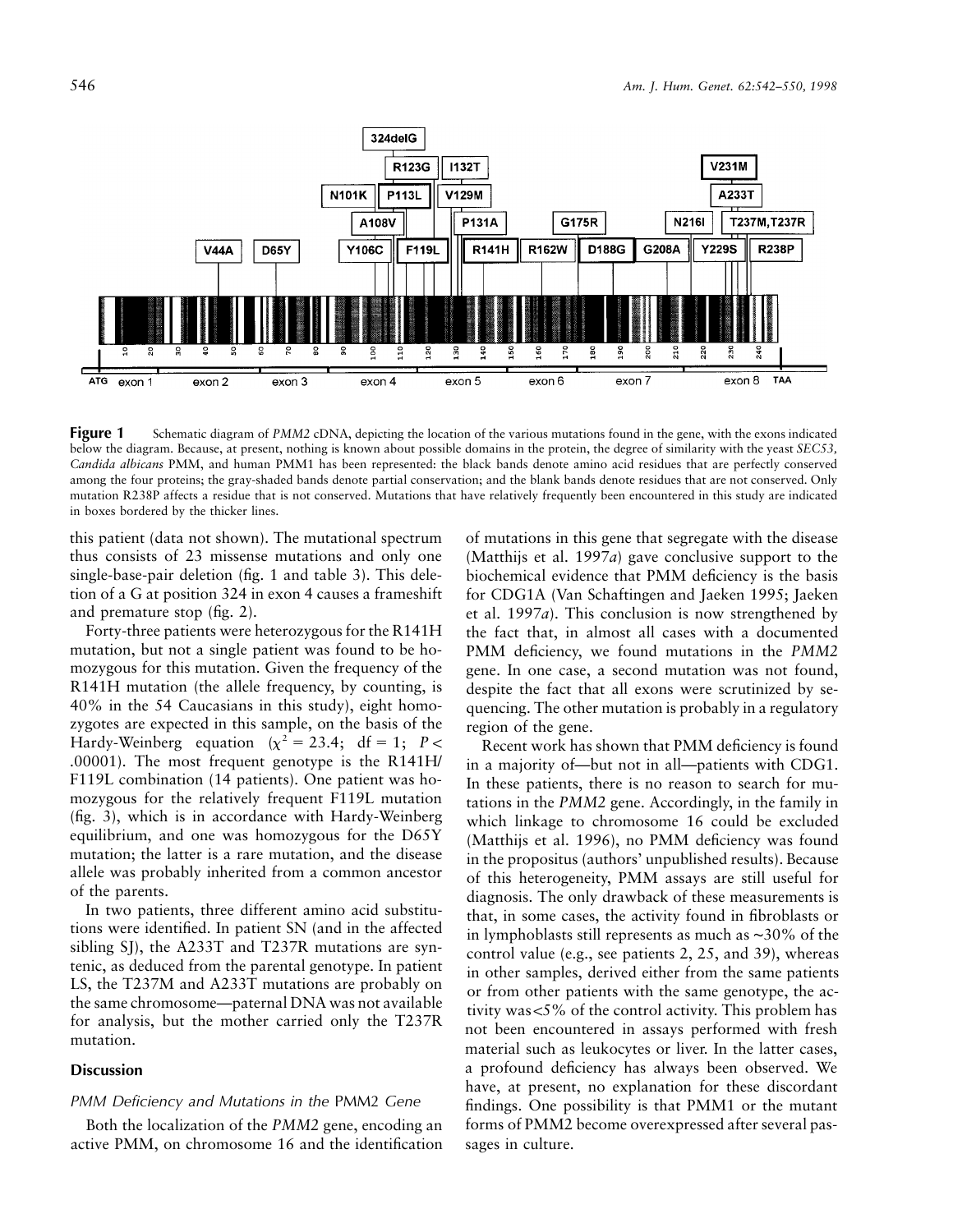| Exon | Mutation             | Codon Change          | Amino Acid Change  | No. of Occurrences <sup>a</sup> | Conservation Status <sup>b</sup> |
|------|----------------------|-----------------------|--------------------|---------------------------------|----------------------------------|
| 2    | $131T \rightarrow C$ | $GTA \rightarrow GCA$ | V44A               | 2                               | Conserved                        |
| 3    | $193G \rightarrow T$ | $GAT \rightarrow TAT$ | D65Y               | 3                               | Conserved                        |
| 4    | $303C \rightarrow G$ | $AAC \rightarrow AAG$ | N101K              | 1                               | Not conserved                    |
| 4    | $317A \rightarrow G$ | TAC→TGC               | Y106C              | 1                               | Conserved                        |
| 4    | 324 delG             | Frameshift            | $\cdots$           | 1                               |                                  |
| 4    | $323C \rightarrow T$ | $GCG \rightarrow GTG$ | A108V              | 1                               | Semiconserved                    |
| 4    | $338C \rightarrow T$ | $CCG \rightarrow CTG$ | P113L              | 9                               | Conserved                        |
| 5    | $357C \rightarrow A$ | <b>TTC→TTA</b>        | F119L              | 18                              | Conserved                        |
| 5    | $368G \rightarrow A$ | $CGA \rightarrow CAA$ | R123G              | 6                               | Conserved                        |
| 5    | $385G \rightarrow A$ | GTG→ATG               | V129M              | 2                               | Semiconserved                    |
| 5    | $391C \rightarrow G$ | $CCT \rightarrow GCT$ | P131A              | 1                               | Conserved                        |
| 5    | $395T \rightarrow C$ | $ATT \rightarrow ACT$ | I132T              | 1                               | Conserved                        |
| 5    | $422G \rightarrow A$ | $CGC \rightarrow CAC$ | <b>R141H</b>       | 43                              | Conserved                        |
| 6    | $484C \rightarrow T$ | $CGG \rightarrow TGG$ | R <sub>162</sub> W | 2                               | Conserved                        |
| 6    | $523G \rightarrow C$ | $GGA \rightarrow CGA$ | G175R              | 1                               | Conserved                        |
| 7    | $563A \rightarrow G$ | $GAC \rightarrow GGC$ | D188G              | 5                               | Conserved                        |
| 7    | $623G \rightarrow C$ | $GGA \rightarrow GCA$ | G208A              | 1                               | Conserved                        |
| 8    | $647A \rightarrow T$ | $AAT \rightarrow ATT$ | N216I              | 1                               | Conserved                        |
| 8    | $686A \rightarrow C$ | TAC→TCC               | Y229S              | 1                               | Conserved                        |
| 8    | $691G \rightarrow A$ | $GTG \rightarrow ATG$ | V231M              | 6                               | Conserved                        |
| 8    | $697G \rightarrow A$ | $GCG \rightarrow ACG$ | A233T <sup>c</sup> | $2^{\circ}$                     | Conserved                        |
| 8    | $710C \rightarrow T$ | $ACG \rightarrow ATG$ | T237M              | $\overline{2}$                  | Conserved                        |
| 8    | $710C \rightarrow T$ | $ACG \rightarrow AGG$ | T237R              | $\overline{2}$                  | Conserved                        |
| 8    | $713G \rightarrow C$ | $CGC \rightarrow CCC$ | <b>R238P</b>       | $\mathbf{1}$                    | Semiconserved                    |
|      |                      |                       |                    |                                 |                                  |

**Table 3 Mutations in the PMM2 Gene**

<sup>a</sup> In the series of 112 disease alleles reported in this study.

<sup>b</sup> Compared with human PMM1, yeast PMM (*SEC53*), and *Candida albicans* PMM.

<sup>c</sup> A233T is observed in combination with the T237R mutation (patient 54) and with the T237M mutation (patient 55).

PMM measurements are also useful for the identification of carriers. If cells from an affected child are not available, indirect evidence can be obtained from the PMM activities in leukocytes from the parents. This has proved worthwhile in two cases with an urgent request for prenatal diagnosis, in which we derived information on the PMM deficiency from the parents, before initiating the molecular analysis. In view of the genetic heterogeneity, prenatal testing should be offered only in families with a documented PMM deficiency and with mutations in *PMM2.* Thus far, we have combined enzymatic measurements and mutation analysis for prenatal diagnosis (Matthijs et al. 1998). Molecular analysis is the most dependable test for prenatal diagnosis.

#### *Characteristics of the Mutations*

Of the 24 different mutations that were identified, 20 were detectable by SSCP; among these 20 were the most frequent ones, such as R141H, P113L, F119L, V231M, and D188G. In practice, in only 1 of the 56 patients with mutations (patient MM [and the sibling MY]), no aberrant fragment was detected by SSCP analysis, whereas in the other patients at least one mutation was detected by SSCP alone. Given that the gene contains only eight exons, the SSCP analysis represents a fairly

simple, reliable, and cost-effective approach for the molecular analysis of CDG1A patients.

Of interest is the fact that the mutations are unequally distributed between the different exons (see fig. 1): six mutations were found in exons 5 and 8, whereas no mutation was found in exon 1. It is unlikely that the first exon would accommodate mutationsless easily than would other exons, since its degree of conservation is intermediate between those of exon 5 and exon 8 (Matthijs et al. 1997*a*). It is more probable that the mutation-rate difference among exons is due to their sequence context and position in the genome.

All mutations except one are missense mutations. It is remarkable that, in this collection of mutations, only a single frameshift mutation has been observed. The G175R mutation might also affect splicing. Nineteen of the mutations that were found affect residues that are strictly conserved among PMMs (fig. 1 and table 3). This supports the notion that mutations at these sites are detrimental to the function of the protein. Also, the comparative data in figure 1 suggest that the list of mutations presented here is not exhaustive. An alignment of PMM2 with PMM1, yeast SEC53, and *Candida albicans* PMM has been published (Matthijs et al. 1997*a*). Enzymatic studies of some of the mutant proteins are underway.

The R141H mutation is by far the most frequent (Cau-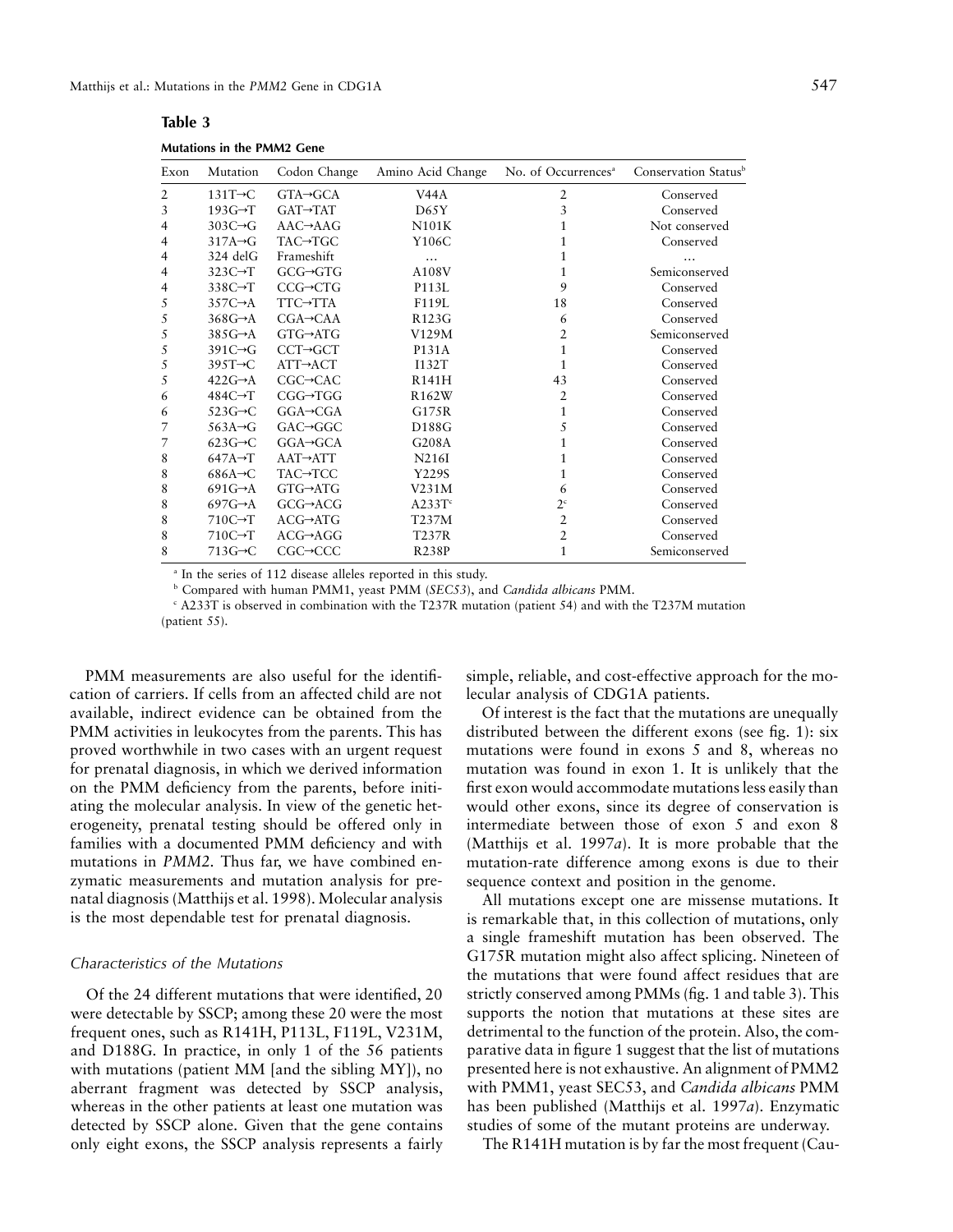

AGC TAC ATT GCA AAA TTA AAC TCC CGA Ser-Tyr-Ile-Ala-Lys-Leu-Asn-Ser-Arg

**Figure** 2 Identification of a single-base-pair deletion in exon 2 of *PMM2,* by SSCP and sequencing in a patient with CDG1A. *A,* SSCP analysis showing an aberrant pattern for patient RMan. *B,* Direct sequencing using the fluorescent primer int4R, revealing a heterozygous deletion of the G at position 324, which is the third base of codon 108. Downstream of the deletion site, the signal is a mixture of two overlapping sequences. Note that the sequence of the antisense strand is given. *C,* Effect of the deletion on the translational frame. The frameshift results in a stop 19 codons downstream of the deletion site (not shown).

casian) one. The D188G mutation seems to be restricted to Belgian (Flemish) and Dutch patients. The V44A mutation is probably of Spanish origin, whereas the D65Y mutation, homozygous in a Portuguese patient, is also found in a French patient with Portuguese ancestors.The V129M mutation might well be of Italian origin. We have not tried to link the most frequently observed mutations to a common haplotype of the flanking polymorphic markers, but it seems that some mutations are old mutations that have been present in the different populations for centuries. The R141H mutation is caused by a  $CGC \rightarrow CAC$  transition, but the equally likely  $CGC \rightarrow TGC$  transition (R141C, which is found in a processed pseudogene, derived from *PMM2* and located on chromosome 18p; see Schollen et al. 1998) has not been observed in patients. Thus, the R141H mutation may be an old mutation, like the frequent  $\Delta$ F508 in cystic fibrosis (Morral et al. 1993). On the other hand, some mutations must have occurred independently on different chromosomes in the different populations. For instance, the R123G mutation, shared by two Spanish and two Dutch patients, is syntenic with a polymorphism at nucleotide 324 in the coding region and also has been identified in a Japanese patient and in a French patient, but without the polymorphism. The T237R and T237M mutations are caused by  $C \rightarrow T$  transitions on opposite strands in the same CpG-dinucleotide. It is known that CpG-dinucleotides are hot spots for mutations. An interesting observation is that the corresponding CpGs have also been mutated in the processed pseudogene (Schollen et al. 1998).

A complex genotype has been observed in two families. DNA from the parents has been used to establish the phase of these mutations. The A233T mutation is syntenic with the T237R and T237M mutations in, respectively, patient pair SN and SJ and patient LS, whereas the T237R is present on the other allele in the



**Figure 3** Sequence analysis revealing the occurrence of the F119L mutation in the homozygous state. The results of the direct sequencing are shown for (*A*) a normal control (homozygous for the normal sequence), (*B*) the father of patient SN (heterozygous), and (*C*) patient PG (homozygous for the mutation). Codon 119 is boxed.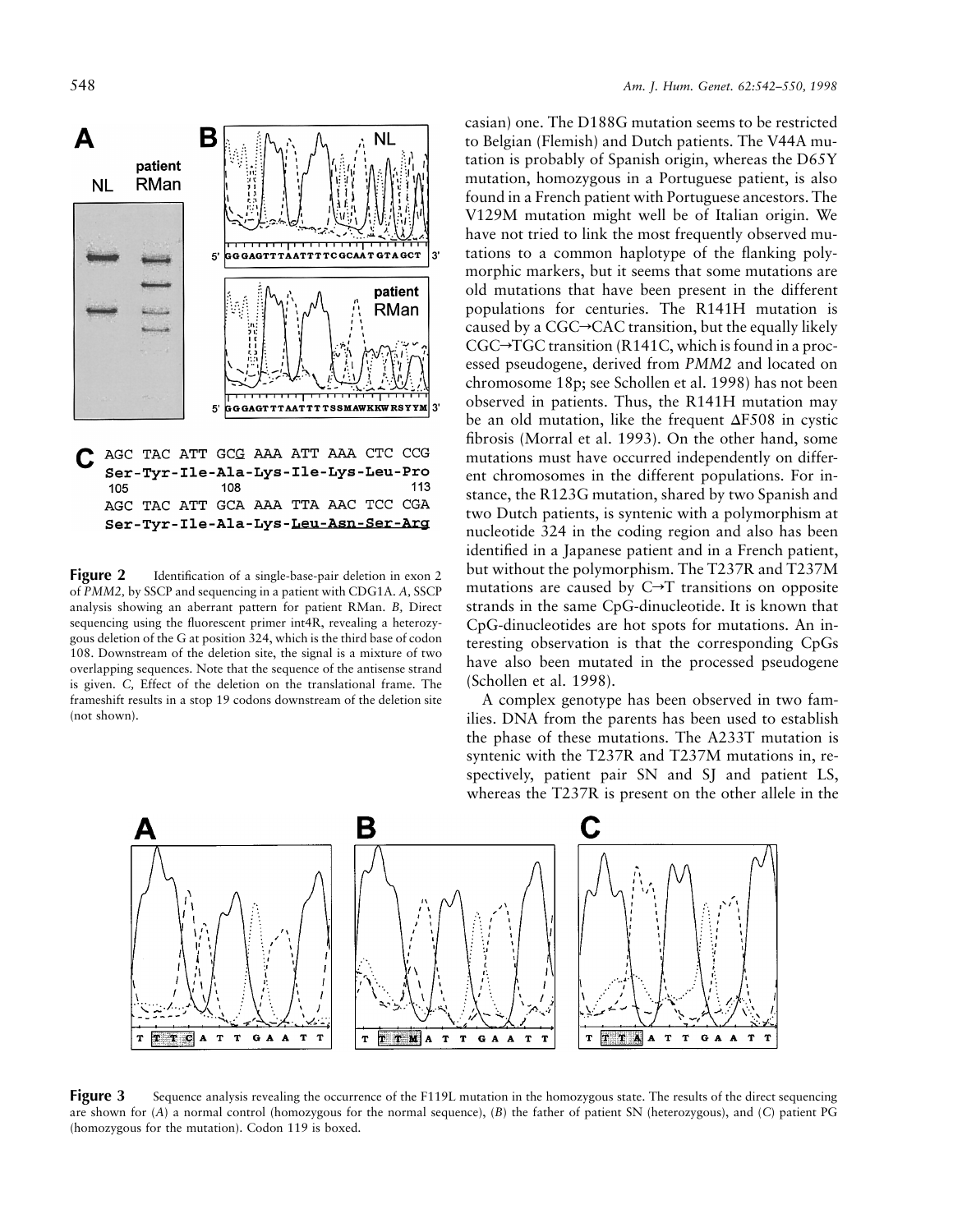family of the latter patient. Taken together, the alternative combinations of the T237R and T237M mutations with the A233T mutation are remarkable, and the occurrence of two different mutations in the same codon on the two chromosomes in patient LS is intriguing.

# *Relationship between the Mutations and the Phenotype*

Very limited inferences can be made from the genotype-phenotype comparison. There is no clear correlation between the PMM activities and the genotype in 6 and 14 patients with the R141H/P113L and R141H/ F119L combinations, respectively. It has previously been remarked that a great variability exists in the clinical expression among affected siblings (Jaeken et al. 1997*b*). One significant observation is the high mortality in the patients with the D188G/R141H genotype: four of five patients died before the age of 2 years,whereas the fifth patient, now age 10 years, is severely affected. On the other hand, the twin patients, described originally by Jaeken et al. (1980), are now age 21 years, are relatively well, and have the R141H/P113L genotype. The R123G/ P113L genotype is observed in a Spanish patient with pubertal development, which is not normally seen in females with CDG1.

Even in the most severe cases, the bulk of N-linked carbohydrate chains is present on serum glycoproteins. This would mean that some residual activity is required. The fact that mainly missense mutations are found suggests that a total lack of PMM2 activity is incompatible with life. The lack of homozygotes for R141H supports this idea (see below). Thus far, alternative pathways to bypass PMM activity and to generate mannose 1-phosphate have not been described.

Given the low frequency of CDG1, one would expect this recessive disorder to be most frequently encountered in consanguineous families. In our previous haplotype analysis of 15 patients, we have not encountered homozygosity for a disease-associated haplotype of linked markers (Matthijs et al. 1996). The molecular analysis revealed the significant lack of homozygotes for R141H. Thus, Hardy-Weinberg equilibrium is not reached, probably because of selection against this genotype. Probably, R141H is a severe mutation that is deleterious in the homozygous state, leading to fetal wastage, miscarriage, or early death. It might also give rise to a different phenotype. In view of the fundamental role of PMM2 in the normal functioning of the cell, we hypothesize that it is lethal soon after conception. There are only two ways to address this question. One is to try to find families in which both parents are carriers of R141H, to prove that the R141H/R141H genotype is absent in their children, and to look for an association with miscarriages. Given that the gene frequency is very low, this is practically impossible. The other way is to await the availability of a transgenic mouse model, to find out whether the homozygous knockout is (embryonic) lethal or results in a different phenotype.

Most other mutations must be relatively mild, because they are found in association with R141H. In the recent report on haplotype data from the Swedish group, Bjursell et al. (1997) report at least two homozygous cases in their population. On the basis of the complete lack of R141H-homozygous patients in the present series, we speculate that the underlying mutation will be a milder mutation. In our series, patients were homozygous for the D65Y and F119L mutations. The D65Y mutation is rare, but the F119L mutation is frequent, and the occurrence of one F119L/F119L patient in a series of 56 reflects Hardy-Weinberg equilibrium. This observation suggests that these are mild mutations. This might be reflected by the relatively high value of the residual PMM activity in fibroblasts of the D65Y/D65Y patient. However, the same D65Y mutation, in combination with the R141H mutation, was found in a patient (patient 2) with a severe phenotype, who died at a very young age. The F119L/R141H genotype is especially frequent; thus, the combination of the two most frequent disease mutations is not lethal.

It remains to be investigated how these mutations affect the function of the protein. Nothing is currently known about the functional domains of PMMs. The availability of a plethora of functional mutants will be of great value in the interpretation of structural data.

# **Acknowledgments**

We acknowledge the collaboration of the patients and their families and of the referring clinicians. We are indebted to K. Minner for technical assistance, to G. Berghenouse for the PMM measurements, and to G. Deferme and M. Willems for the cell culture. These investigations have been supported by the Interuniversitary Network for Fundamental Research of the Belgian Federal Service for Scientific, Technical and Cultural Affairs (support to J.-J.C. and E.V.S.), by the National Foundation for Scientific Research (support to G.M, E.V.S., and J.J.), and by "Actions de Recherche Concertées" (support to E.V.S.).

# **References**

- Bjursell C, Stibler H, Wahlström J, Kristiansson B, Skovby F, Strömme P, Blennow G, et al (1997) Fine mapping of the gene for carbohydrate-deficient glycoprotein syndrome, type I (CDG1): linkage disequilibrium and founder effect in Scandinavian families. Genomics 39:247–253
- Jaeken J, Artigas J, Barone R, Fiumara A, de Koning TJ, Poll-Thé BT, de Rijk-van Andel JF, et al (1997*a*) Phosphomannomutase deficiency is the main cause of carbohydrate-deficient glycoprotein syndrome with type I isoelectrofocusing